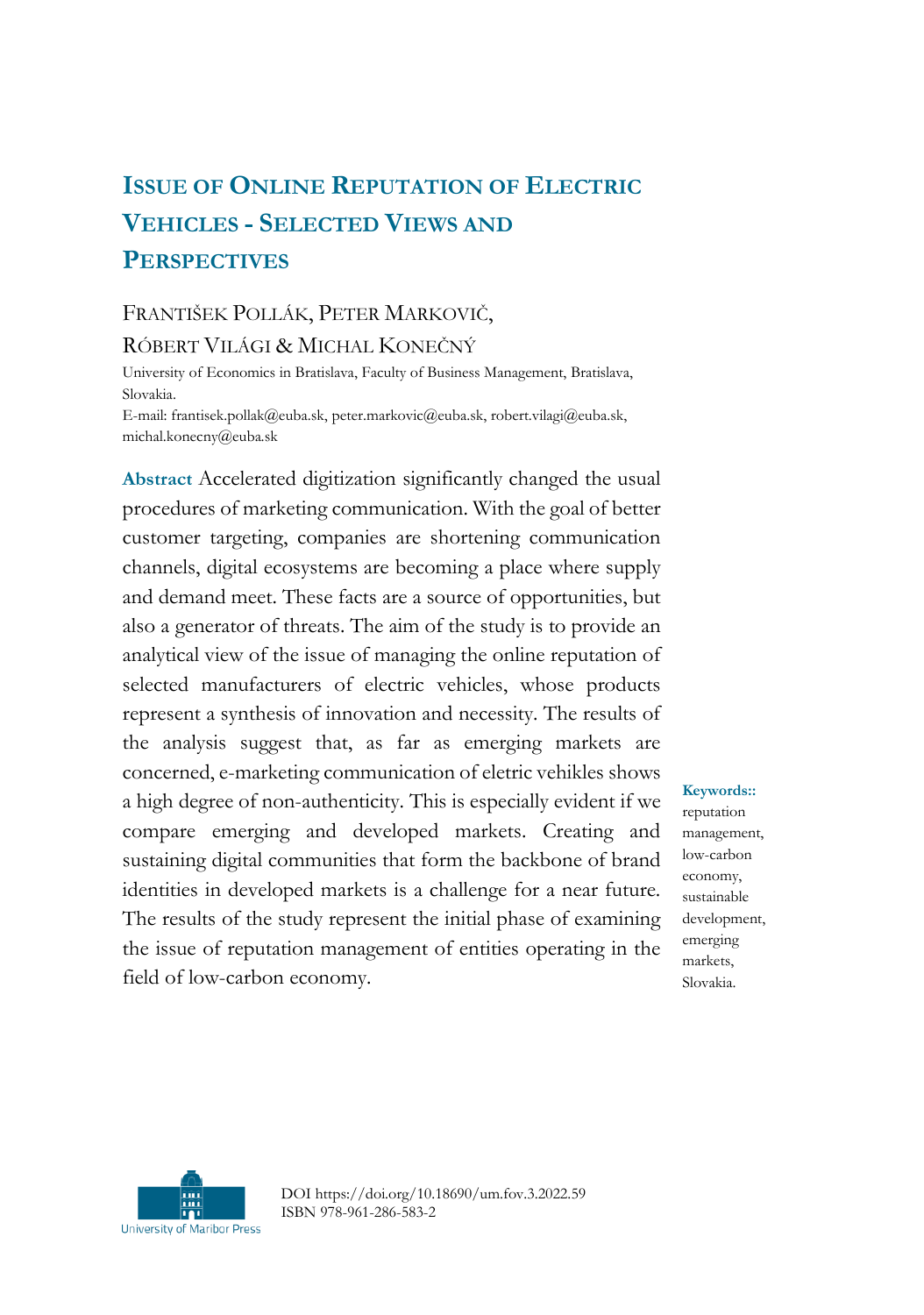#### **1 Introduction**

The issue of reputation and reputation management is a phenomenon of the Internet age. Businesses, or even individuals, actively managed their reputation and built their brand even before the advent of the Internet, in any case, the number of variables for reputation management was greatly reduced, ie well controllable. With the advent of the Internet, the issue of brand protection has taken on a new dimension. The unregulated nature of the network, combined with unauthenticity and unpredictability, has multiplied the critical value of variables outside the controllable spectrum (Pollák 2015). However, the most successful ones were able to adapt or benefit from the diverse nature of the market. We purposefully avoid the terms "the hardest" or "the most diligent", as the success of e-marketing pioneers has brought a mix of several largely random variables. Mainstream marketers have benefited from examples of good practice. They regularly updated their knowledge, applied proven approaches and thus were able to adapt to a dynamic and hectic market. We see examples of successful adaptation especially in developed markets, the most successful representatives in the industry use best practices and formulas to build their identity. Authenticity, working with communities, play a crucial role. The brand's extensive ambassador base creates an ecosystem of synergies. This phenomenon is especially visible in corporations, which present their products as an answer and a solution for a sustainable future. Electromobility is one such trend. This is a trend that synthesizes both low-carbon and economically sustainable ideas. It is therefore assumed that the market will adopt the products promoted in this way without major problems. But what happens if the ideas of a sustainable future are presented in an emerging market? Marketing theories argue that emerging markets require a specific approach. In the past, this approach was mainly penetration pricing applications. At this point, we come to the initial problem of the presented study, namely how authentically new products presenting themself in the online environment of the emerging market? We examine this problem in the empirical analysis of the presented study. In its first part, we describe the basic conceptual apparatus and present the key starting points of the issue. In the methodological part, we describe the basic apparatus for a simple analysis of sentiment, which forms the starting point for more sophisticated measures of reputation in the online environment. Subsequently, we will present the results of the empirical analysis, which we will discuss in more detail. In the conclusion section, we summarize the most important findings and formulate the preconditions for follow-up research.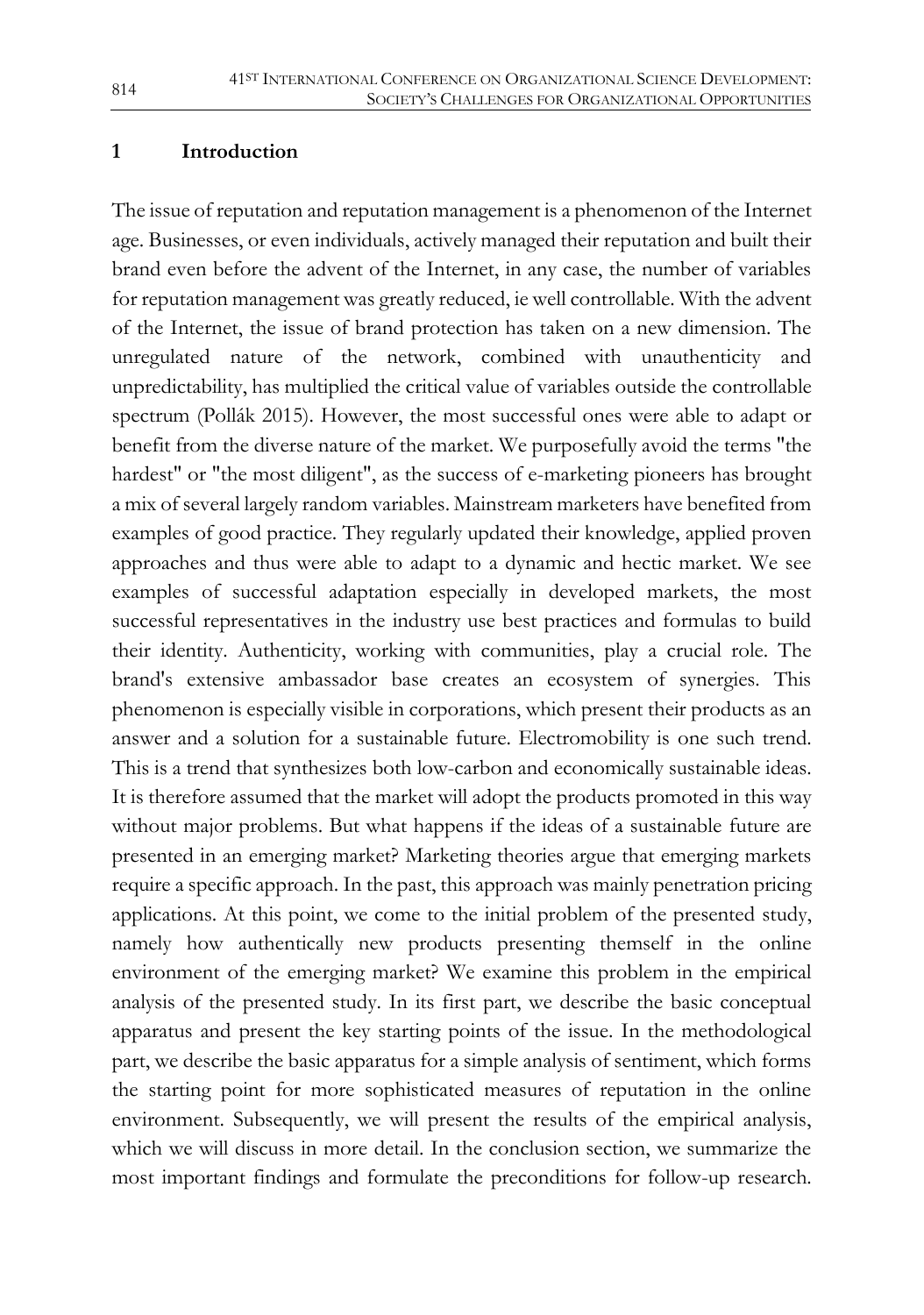The presented study is one of the initial outputs of a comprehensive research of the phenomenon of reputation in the context of a low-carbon economy.

## **2 Current state of knowledge of the analysed issue**

The origin of electromobility dates to the 19th century. In 1834, Thomas Davenport built the first electric car that included a battery that could not be recharged. The car was able to reach 15 to 30 km. Its lifetime was therefore relatively short. Between 1834 and 1860, a lot of research and testing took place until the first rechargeable lead-acid batteries were invented in 1860 (Grauers, Sarasini, Karlström 2013). Electromobility, described as the move-ment of vehicles using electricity or the operation of electric vehicles, is a very wide area that needs to be understood not only in the context of general mobility but also as the overall functioning of modern human society in economic and social dimensions. The basic element of electromobility is the vehicle itself (Pollák, et al. 2021). An electric car is a road transport vehicle driven by an electric motor. Thus, electricity is needed to operate it. Electricity can be acquired or stored in various forms (Tesla.com 2019). Based on these differences described in the study of Amsterdam Roundtable Foundation and McKinsey and Company (2014) The Netherlands, we distinguish between the following types of electric vehicles:

- Plug-in hybrid electric vehicle (PHEV);
- Battery electric vehicle (BEV);
- Range extended electric vehicle (REEV);
- Fuel cell electric vehicle (FCEV).

The entry of e-cars to the transport market has also changed the transport ecosystem itself, including new and old brands. The operation of this mode of transport has its specific requirements that new players on the market try to meet. This situation creates space for new products and services (Konštiak 2015). The primary element of an infrastructure suitable for electric vehicles is its ability to recharge the batteries. An alternative to recharging is the replacement (swapping) of the batteries, or even companies providing full service for electric vehicles, e.g., GreenWay (2019). In the future, fuel cells can also be the solution for the range extension. These, through modern technology, can produce electricity from a variety of raw materials, and thus suppliers of these raw materials can also be part of the future infrastructure for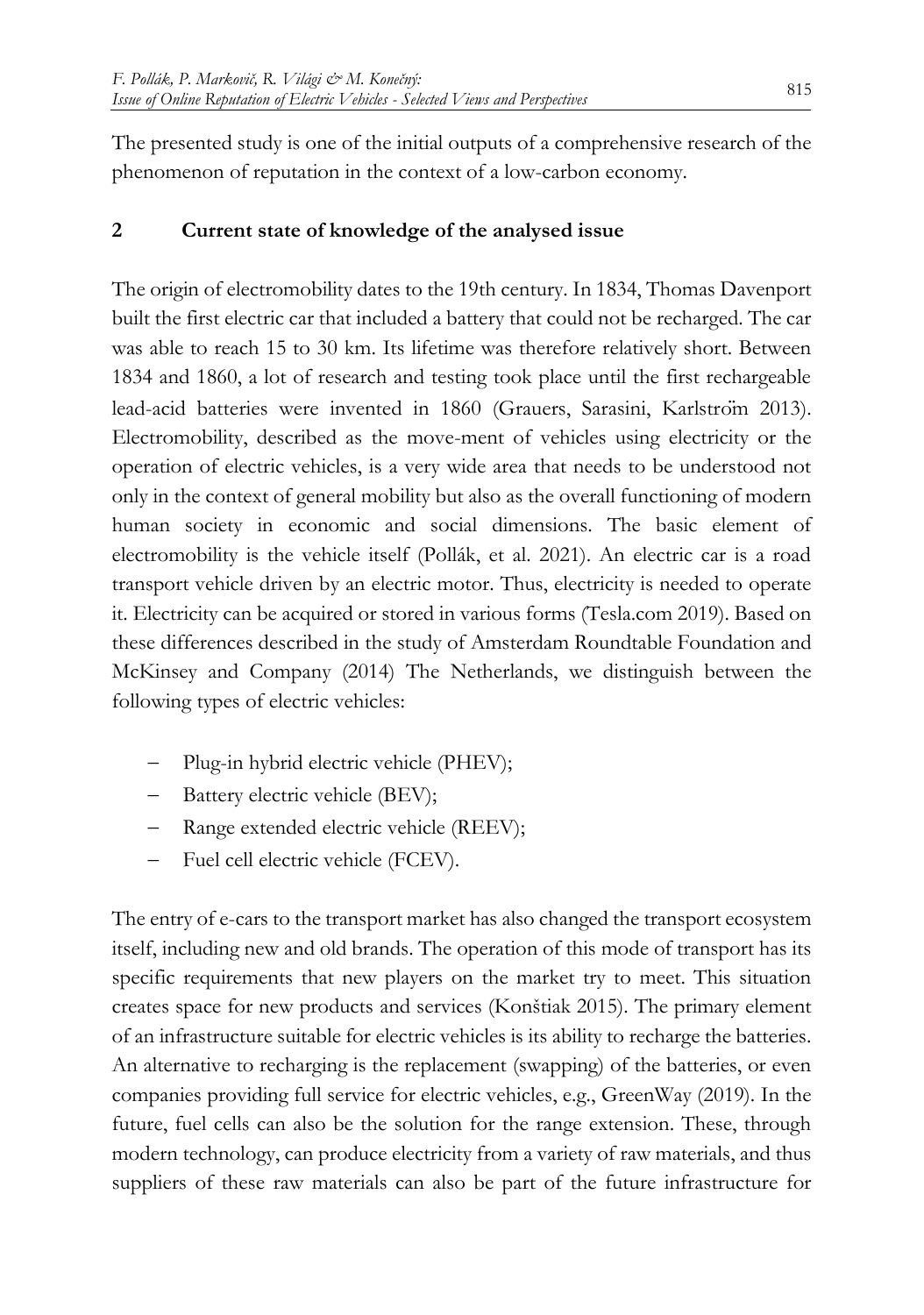electric vehicles (Diampnd 2009). Electromobility in transport offers society various benefits, although there are still some limitations in this respect. Augenstein (In: Hawkins, Gausen, Strømman, 2012) mentions the following, that it has been shown that the transformative capacity of BEVs is high. Essentially this may mean that the BEV is doomed to fail eventually because it does not fit within the current mobility system and cannot compete with internal combustion engine cars. However, these shortcomings may turn into triggers for change, dealing with high prices and small ranges of BEVs by integrating them in intermodal mobility systems or car-sharing schemes and transport system in which multiple means of transport are used to transport people from point A to point B (Statharas et al. 2019, ACEA 2020). One of the benefits of electromobility is the ev-er-growing number of projects regarding this mode of transport. German Chancellor Angela Merkel reaffirmed the goal of 1 million electric cars running on German roads by 2020. This is, of course, is still a small percentage of the total number of vehicles, but this incentive may result in financial and various other types of state support. The support for electromobility also depends to a large extent on those who bring new ideas regarding e-mobility. However, the momentum in the development of e-mobility will not be lost, due to landscape factors such as scarcity of resources and developments in the Chinese market. Europe in general does not lag in the field of electromobility. The largest institution on the continent is the European Union. Several projects are being implemented thanks to its support. However, from a market point of view, this is a highly homogeneous environment, while in the northern and western parts of Europe there is a significant upward trend in electric cars, in Central and Eastern Europe the market is still in shape. The combination of the developing market, the absence of a consumer base, or the disorganized nature of the Internet creates an ideal environment for the implementation of empirical research, which we focus on in the forthcoming part of the presented study.

### **3 Materials and Methods**

The main goal of the presented study is to provide an analytical view of the issues of online reputation of selected electric vehicle manufacturers. The issue is examined in the context of the developing market of the Slovak Republic. The initial research problem is based on the main goal of the study. It is a matter of clarifying how authentic electric vehicles are presented in the online environment of an evolving market. The research group includes all electric cars that are available on the market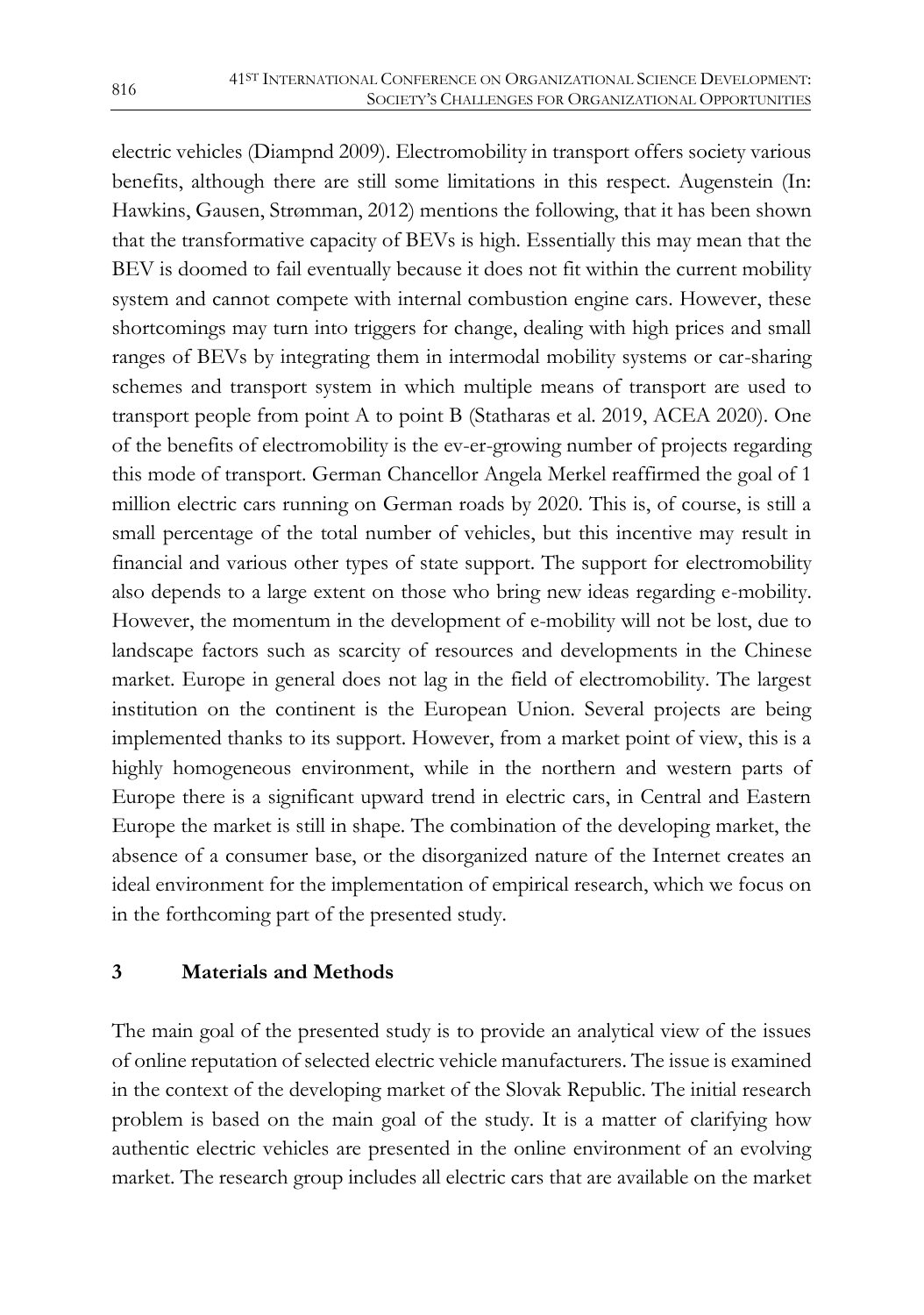of the Slovak Republic. The research sample consists of 10 electric vehicles, marked by the portal Mojelektromobil.sk (2021), as the best electric cars for 2021. The basic methodological apparatus for empirical analysis is a simple sentiment analysis (Pollák 2015, Pollák, Dorčák, Markovič 2021), through which it is possible to quantify the level of online reputation according to the sentiment (polarity) of the first ten Google search results of a particular subject. The subject's own name, in this case the brand of the electric car, serves as the search phrase, then the search results in each of the ten positions are quantified according to the following key:

| Sentiment /            |               | 2  | 3  | 4  | 5  | 6              | 7  | 8  | 9  | 10            |
|------------------------|---------------|----|----|----|----|----------------|----|----|----|---------------|
| Position of the result |               |    |    |    |    |                |    |    |    |               |
| Positive sentiment     | 20            | 19 | 18 | 17 | 16 | 15             | 14 | 13 | 12 | 11            |
|                        |               |    |    |    |    |                |    |    |    |               |
| Custom web site of the | 10            | 9  | 8  |    | 6  | .5             | 4  | 3  | 2  |               |
| organization           |               |    |    |    |    |                |    |    |    |               |
| X                      |               |    |    |    |    |                |    |    |    |               |
| Neutral sentiment      | $\mathcal{D}$ | っ  | 2  | っ  | 2  | $\overline{2}$ | 2  | 2  | っ  | $\mathcal{D}$ |
|                        |               |    |    |    |    |                |    |    |    |               |
| Negative sentiment     |               |    |    |    |    |                |    |    |    | $-11$         |
|                        | 20            | 19 | 18 | 17 | 16 | 15             | 14 | 13 | 12 |               |

**Table 1: Sentiment analysis** Source: Pollák (2015)

In order to minimize the customization of the results, the anonymous browsing mode is selected during the search, at the same time only the organic search results are quantified. Results marked as ads are not considered. If multiple occurrences of the test subject's own website are recorded in the search result, a neutral sentiment is attributed to the second to nth search results of this nature. The polarity of the result is determined based on data that are directly visible from the link, so it is mainly the title and perex. The same analysis is prepared for each of the evaluated entities, a partial reputation indicator is determined for each of the positions, and subsequently a total value is created by their sum. The aggregate value for each of the test subjects is converted to percentages. We assume that each subject can achieve a maximum of 155 points, which is 100% in percentage terms. One percent is therefore proportional to 0.645 points. Based on the overall percentage of online reputation, it is possible to compile a simple ranking that will provide an overview of the mutual position of the tested entities (SA score). For the purposes of our analysis, we extend the overall ranking by two parameters, the first is the price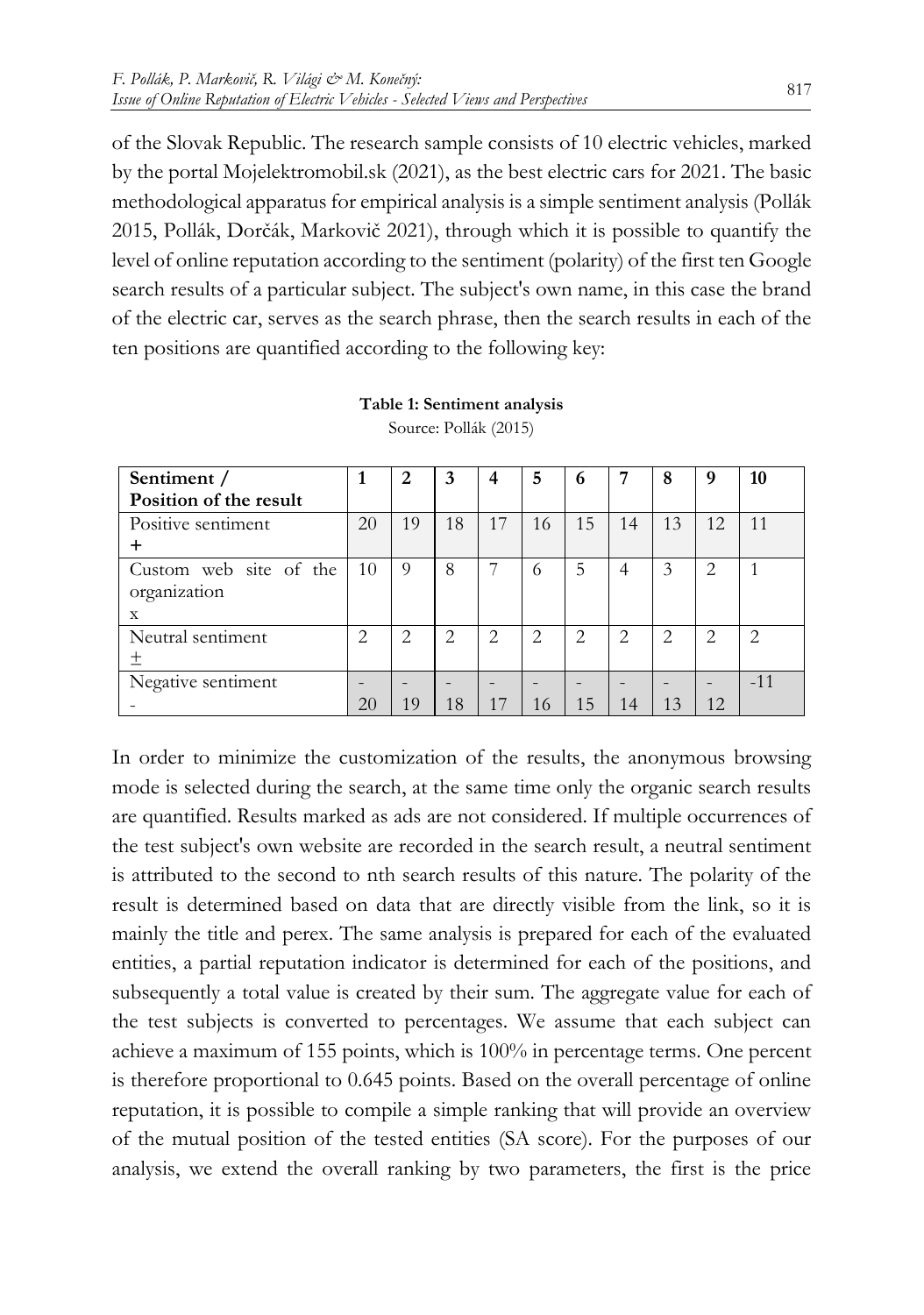anchor, it is a percentage expression of the price of a particular electric vehicle to the most expensive electric vehicle in the tested group. The second parameter is the Price-Reputation coefficient, which is determined by the difference between the price anchor and the level of online reputation determined based on a simple sentiment analysis. We add both coefficients to the analysis in order to better interpret the context. Data for empirical analysis were read manually, the data collection itself took place in January 2022. The results were processed by a spreadsheet processor MS Excel, selected contexts were interpreted by means of a histogram.

#### **4 Results and discussion**

Selected electric vehicles were subjected to a basic online reputation analysis, the following table presents the values of individual monitored indicators for each of the analyzed entities as follows:

| No. | Subject/Result sentiment | <b>SA</b>      | Price         | P-R kooef.    |
|-----|--------------------------|----------------|---------------|---------------|
|     |                          | score          | anchor $(\%)$ | $(\Delta \%)$ |
|     |                          | $\binom{0}{0}$ |               |               |
| 1.  | Tesla Model 3            | 27,09          | 27,13         | $-0,04$       |
| 2.  | Volkswagen ID.3          | 42,57          | 18,76         | 23,81         |
| 3.  | Porsche Taycan           | 54,18          | 100,00        | $-45,82$      |
| 4.  | Skoda Enyaq iV           | 62,57          | 19,37         | 43,20         |
| 5.  | Fiat 500e                | 68,37          | 12,91         | 55,46         |
| 6.  | BMW iX3                  | 93,53          | 36,02         | 57,51         |
| 7.  | Audi E-tron GT           | 72,89          | 52,60         | 20,29         |
| 8.  | Hyundai Ioniq 5          | 70,31          | 21,81         | 48,50         |
| 9.  | Kia e-Niro               | 72,89          | 20,97         | 51,92         |
| 10. | Jaguar I-Pace            | 49,02          | 41,83         | 7,19          |

#### **Table 2: Online reputation based on sentiment analysis** Source: own processing

As we move on to the description and discussion of the individual subjects, we consider it necessary to interpret the selected contexts through the following figure.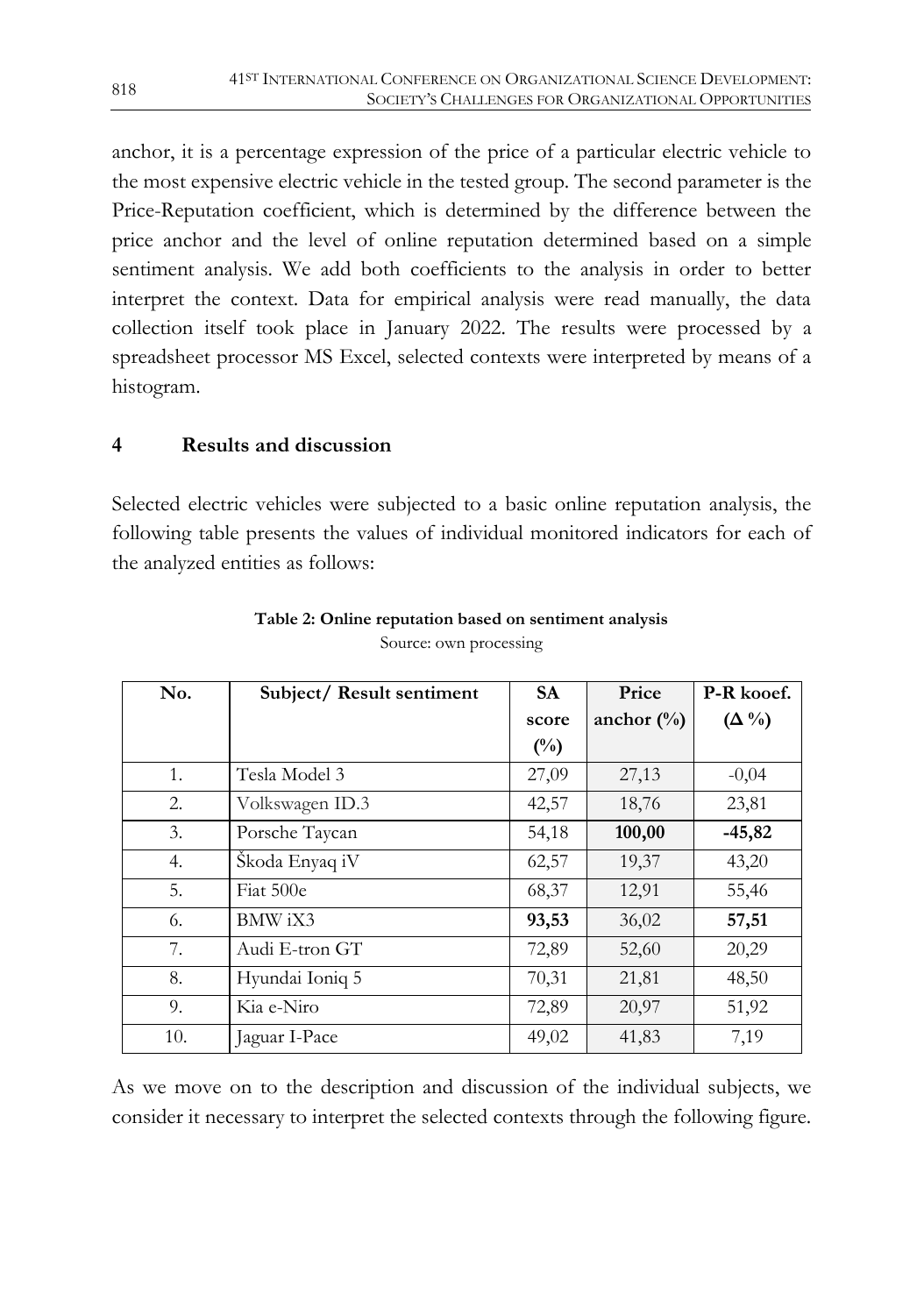



As for the individual test subjects, from the point of view of their presentation, we record various facts through the first ten results of search in google. Tesla model 3- In the first position of the search results is the company's own page, followed by a report of rising prices, this is the place, where we record the first negative sentiment. In the third and fourth position there are links to the magazine and car bazaar, we record a dominantly neutral sentiment. In the fifth place we find a link to the portal of the internet seller - the company Alza, which has a content of significantly positive sentiment, as the published report contains all the necessary keywords. The following are two links to the car bazaar. At the end of the results, a link to the Wikipedia page is recorded once during the measurements of the research sample. Standard links to the Internet encyclopedia give subjects a touch of global acceptance and tradition. The last link is a page offering a ride in Tesla, the page allows the user to rate the content, this rating is then highly positive. Overall, it can be stated that despite the relatively high potential in terms of the analyzed presence of a particular electric car, we do not find any references to customer communities, events or organic synergies among the search results. This indicates a poorly developed market. Volkswagen ID.3- Own page is followed by a page with relatively neutral sentiment, in the third place we find a link to the portal about cars, a suitable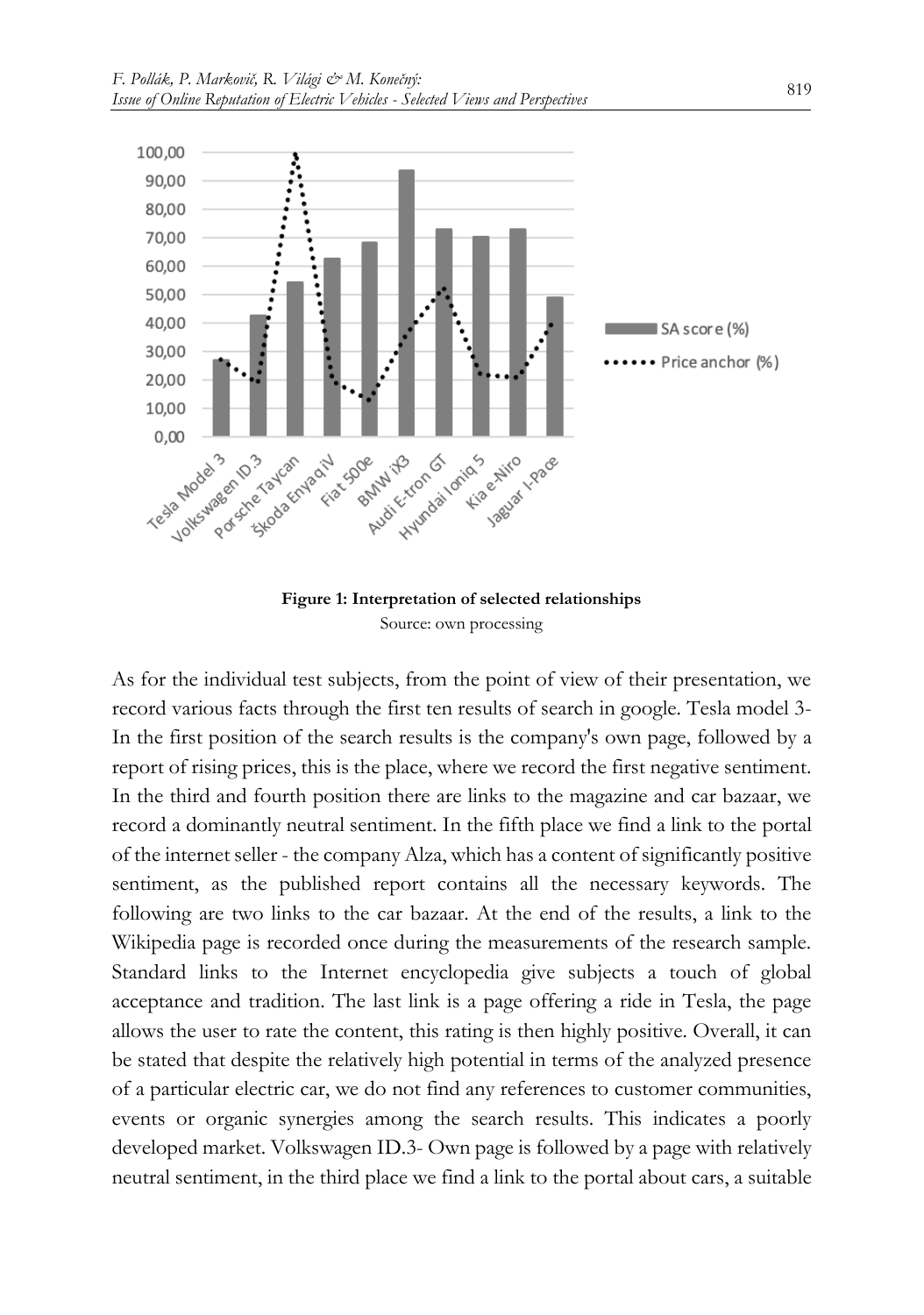choice of keywords ensures a significantly positive sentiment. A link with neutral sentiment follows. In the fifth position we find a link to the test with positive sentiment. This is followed by another test and the introduction of a car with a mention of a high price, which we evaluate as negative sentiment. Finally, we find a link to the car bazaar, the last measured search result is a link to a test on YouTube, by inappropriate choice of keywords in the title, the search result reduces the content of the page only to a neutral position. Porsche Taycan- In the first position of the search results there is a custom page, which is followed by a car bazaar page and another link to a page within the subject's own domain. The following is a page about electric cars with neutral sentiment. In the fifth position we find a link to the page about electric cars with positive sentiment referring to the price of the car (even though it is the most expensive electric car among the evaluated) the optimal choice of words ensures the recording of positive sentiment. The following is a link to the car bazaar and the YouTube video, with the YouTube video having the optimal words selected in the description. We are seeing another positive sentiment. In the end, we find links to news and tests in the media, again we evaluate the choice of words as appropriate. The last link is a link to a portal offering insurance, in the article the portal mentions a car, again (despite the high price) we see the optimal choice of words towards achieving positive sentiment. Overall, the results are dominantly random and inorganic in nature, we do not notice any signs of optimization. Škoda Enyaq iV- The car's own page is followed by a link to another own page within the manufacturer. The following are two media-related occurrences, with a suboptimal choice of words indicating a high price within the carmaker's portfolio (even though it is one of the cheapest cars in the sample). By choosing words, both occurrences are evaluated at the level of neutral sentiment. This is followed by an occurrence with positive sentiment, while the optimal choice of words is visible. The following is a media mention. Again, the optimal choice of words is recorded. Other occurrences are dominated by magazines and media, they achieve optimal word choice and thus positive sentiment. However, the presentation from the overall point of view has visible absence of targeted optimization. Fiat 500e- The car's own page is followed by a positive media report, recording the optimal choice of words. Other media reports and tests follow. In the first case, the search result has a dominantly neutral sentiment, which is followed by two occurrences, the first with highly positive sentiment rates, but the second, despite its commercial nature, does not have an optimal title design. We quantify it at the level of neutral occurrence. The following are the dominant positive mentions in the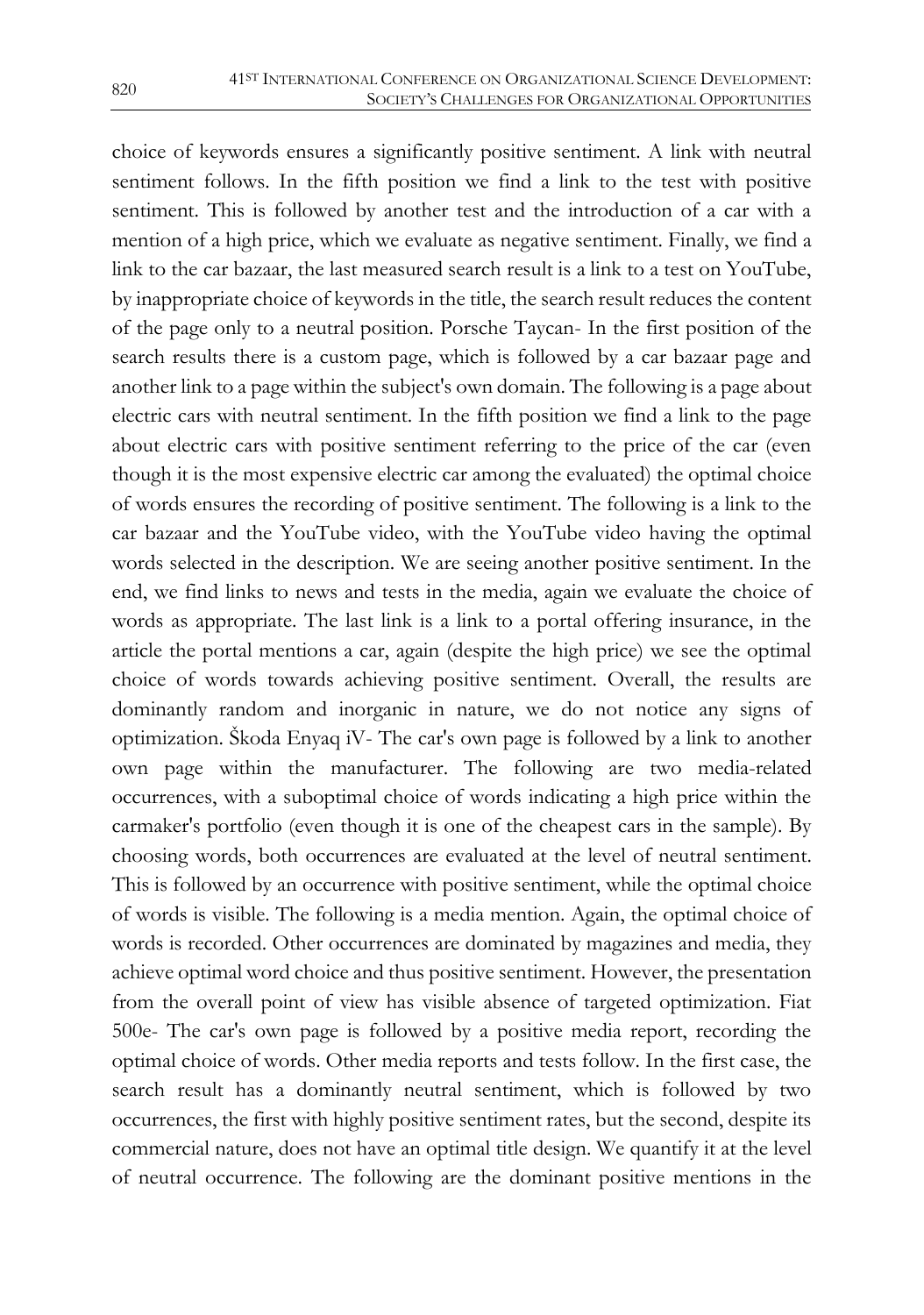media, but these are mentions that have all the features of a commercial nature. The last occurrence is a link to the seller, who is rated neutral. Again, we note the absence of synergies. BMW iX3- The subject's own website is followed by media reports, similarly to Porsche, we see the optimal choice of words, especially when it comes to the price of the car. The fourth is a link to the page about electric cars, which has an optimal choice of words compared to previous tested cars (perhaps only except for Porsche), we find better optimized text and we record positive sentiment. We also see excellently managed work with the media in other occurrences. The news emphasizes both innovation and tradition. Of the rated cars, the BMW iX3 achieves the highest level of online presentation in search results. Here too, however, we must state that due to previous measurements in the reference developed markets (Pollák, Dorčák, Markovič 2021), the car does not record any synergistic or significantly organic occurrences from the point of view of presentation. Presentations thus look artificial. Audi E-tron GT- Own page is followed by news with neutral and subsequently positive sentiment. Subsequently, we find the subject's own page located in the USA and a positive mention in the magazine about electric cars. This is followed by a media mention with a markedly positive sentiment. In the end, we find a YouTube test with positive sentiment and media output of a positive nature. However, as in previous cases of German electric cars, the presentation looks very impersonal and inorganic, making the products inaccessible. In our opinion, this reduces the creation of synergistic effects of e-marketing communication. Hyundai Ioniq 5- The car's own page is followed by two media mentions of a dominantly positive nature. Search occurrences are followed by a neutral homepage sentiment in a different geographic location. In other positions we find positive mentions in the domestic media. Another occurrence is a link to a YouTube video, followed by a video localization outside of the watched market. Next is the site located on the North American market. The latest occurrence is a link to a local magazine with positive sentiment. There is a lack of more local content to better assess the subject's overall presence. We also attribute this fact to the nature of the market and the market potential of the electric car. Kia e-Niro- The car's own page is followed by a link to a medium with a dominantly neutral sentiment. There is a positive mention within the same portal. In fourth place is a link to a local reseller. In the fifth to seventh positions are occurrences within one medium. These are dominantly positive in nature and represent a series of reports of the nature of an editorial PR article on an electric car, starting with a presentation and ending with a long-term test. The following are press releases with positive sentiment. Even though it is an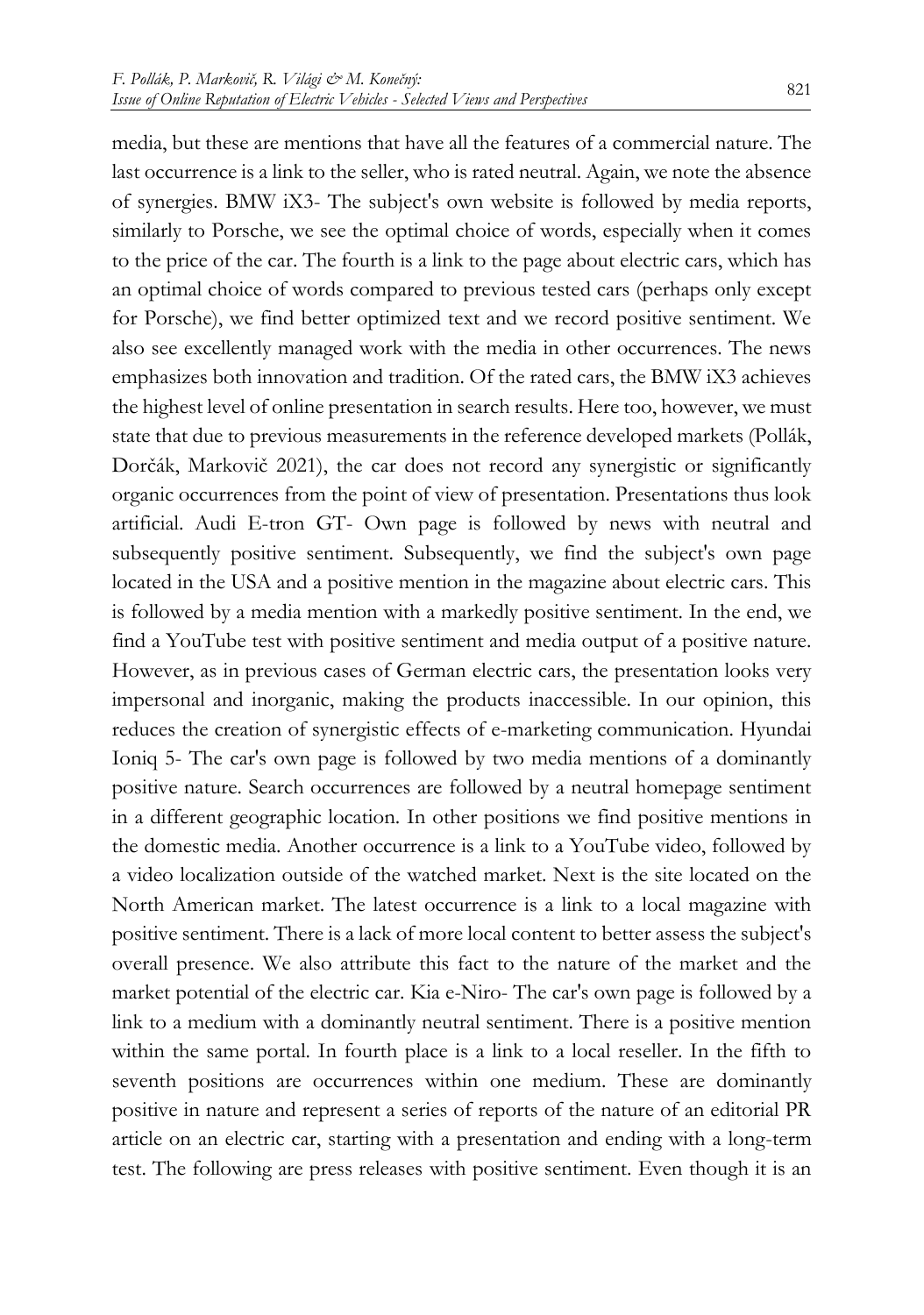electric car from the more affordable price half within the analyzed set, even in this case the online presentation looks inauthentic and artificial. Jaguar I-Pace- The car's own page is followed by a page within the manufacturer's domain. The following is a link to the seller alza.sk with neutral sentiment. Other positions include press releases, the first has a markedly positive nature, the second has only the nature of neutral sentiment due to the suboptimal choice of words. The following occurrence mentions them on the local reseller's page. Another link is a YouTube video from local influencer testing with the nature of positive sentiment. The following is an editorial in the media that is highly positive in nature. In the penultimate place, there is a link outside the analyzed market, but from the point of view of measurement, this is the first occurrence having the nature of an organic search result generating synergies. This is an evaluation of the electric car by users, although the rating reaches 75%, it can be seen as a result of a positive nature. In the last place is a link to the site of the local seller. Let us therefore proceed to the conclusion of the results.

#### **5 Conclusion**

As part of the analysis, we compared ten selected representatives of electro-mobility operating on the Slovak market based on search results. Their presence in the online environment is relatively robust, especially when it comes to basic quantification parameters. In terms of the total potential expressed by the sum of individual sentiments of the entity in the top ten places in Google search results, up to 7 out of 10 entities reach a level corresponding to 50% and more in terms of full online potential. From the point of view of entities with a real market share, the level of 50% potential is not only reached by VW and Jaguar electric cars. As for the best subject among the analyzed, it can be stated that the BMW iX3 electric car has the best managed online communication. With more than 90% of its potential, it reaches the threshold value of the maximum score according to the chosen methodology. This fact, among other things, indicates a well-managed work with the media. When it comes to interpretations of selected contexts, the situation is even more diverse. In the whole tested sample defined by the price anchor (the price of the most expensive of the analyzed electric cars) reaches (almost) a balanced level of reputation compared to the price with respect to the price anchor only Tesla model 3. The highest level of online reputation potential compared to the price anchor is achieved by BMW iX3 electric vehicle 51%, followed by Fiat 500e and KIA e-Niro. All the mentioned electric cars reach the value of the coefficient at the level of 50%.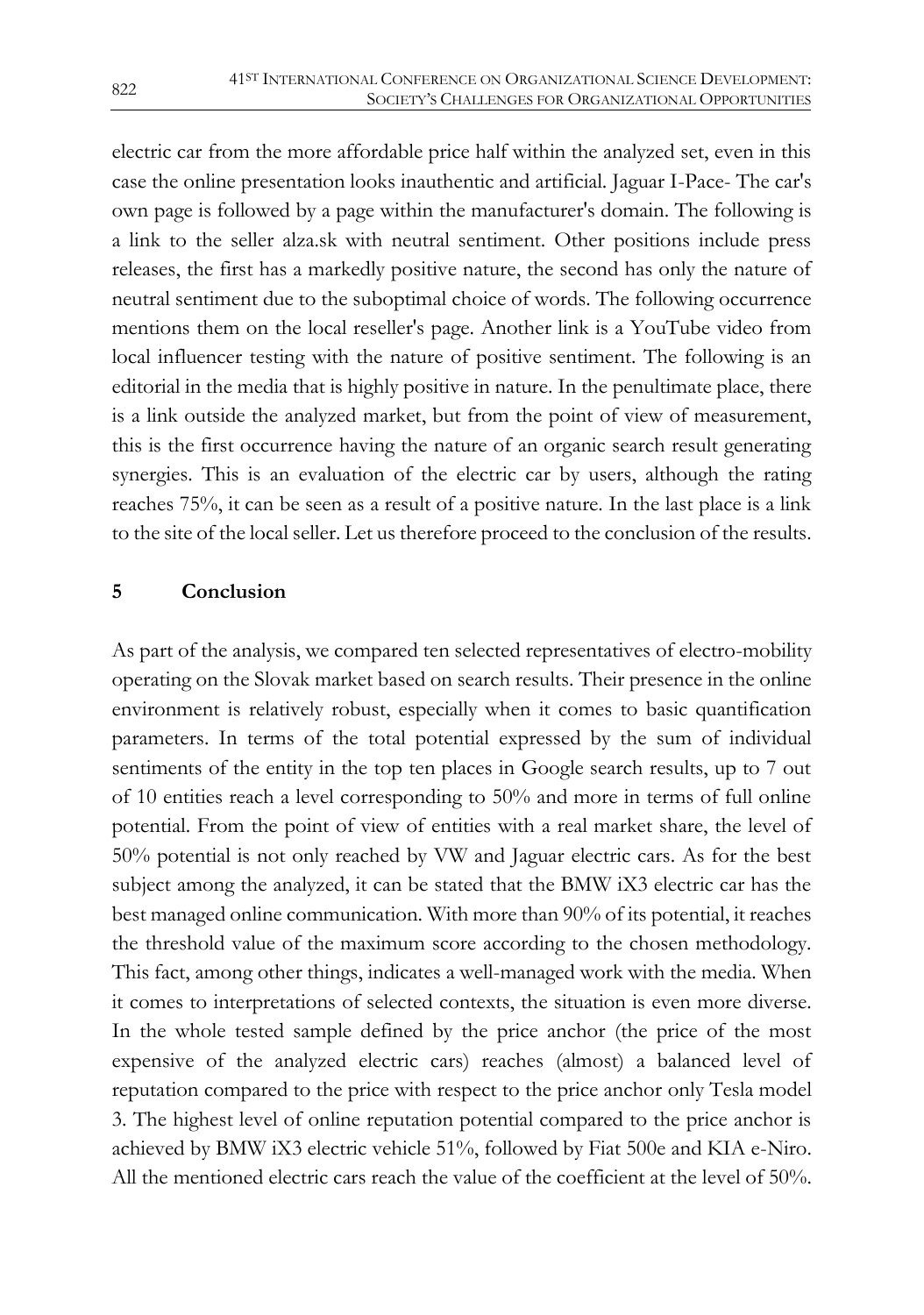The lowest value of the electric cars, namely the Porsche electric car, achieves the lowest reputation value compared to the sale price. From the point of view of general findings, it can be stated that the market as such is so far dominantly new for electromobility, even though the prices of the products offered are in no way penetrating. The nature of the market response also corresponds to this. Customers are only slowly looking for a way to new products, their activity in the online environment corresponds to the trace elements of electric vehicles in traffic. Although the presentation of electric cars in the online environment is represented by relatively high values of the level of online reputation, they are based on dominantly inorganic and relatively inauthentic press releases and paid marketing communication products. In selected cases of absence of relevant domestic content, there are also geographically irrelevant pages in the search results that further alienate products from potential customers. Weak market penetration is also reflected in the practical non-existence of local customer communities, the absence of results in the form of forums and discussions, or spontaneous clubs and centers generating positive deviations. Or even synergies, so necessary for the adoption of new products in emerging markets. Except for Tesla, which disappears with model categorization, we find almost no occurrence of organic market vitality in the top ten Google search results. Based on the assumption that electromobility is not only a global trend, but also an evolutionary shift in mobility as such, we expect a rapid increase in the activity of all market entities in the next period. The presented study was intended to describe the baseline in examining the importance of reputation in a low carbon economy. From the point of view of partial results, we identified selected variables, and by quantifying them, we determined the basic empirical framework for further research. The nature of the market creates space for continuous research. Partial research results have a high application potential not only for the development of the issue from the point of view of science, but also a significant application potential for business practice. From the point of view of research limitations, it is necessary to point out the locations of the analyzed subjects and also the chosen language for sentiment analysis. The nature of the market creates a unique space for the study of the issue in its beginnings, even though the level of knowledge within the topic is strongly developed on a global scale. The issue's paradigms generate a broad portfolio of opportunities for further empirical research. Local specifics, in turn, largely create a demand for specific knowledge that arises from the synthesis of global knowledge and local data. The presented study is therefore presented as one of the portals to the analyzed topic.